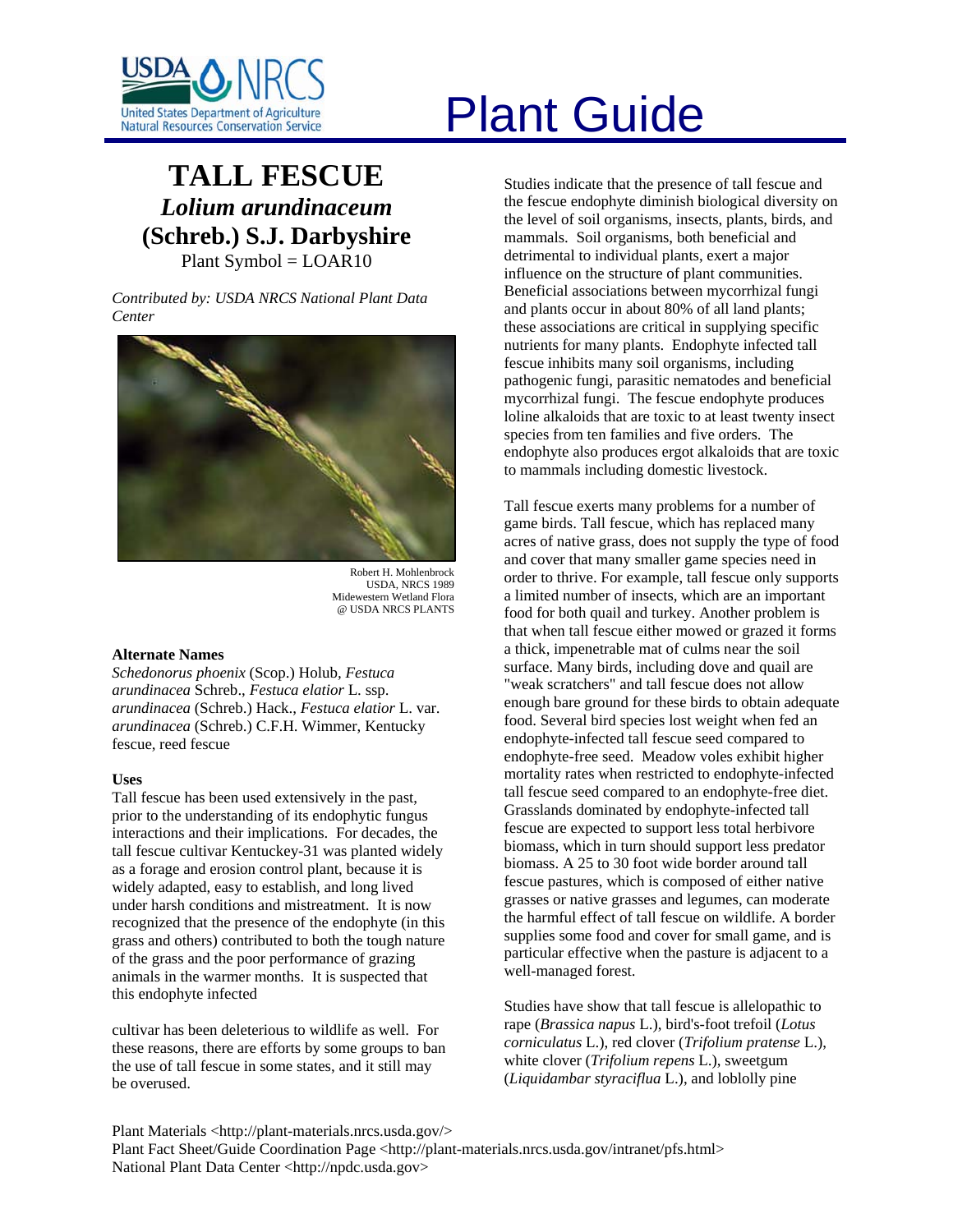(*Pinus taeda* L.). These studies did not reveal whether the endophyte or the fescue caused the allelopathy. In a recent study, both endophyteinfected and endophyte-free tall fescue seed extracts exhibited allelopathy to red clover, white cover, small white clover (*Trifolium nigrescens* Viviani), crimson clover (*Trifolium incarnatum* L.), and subterranean clover (*Trifolium subterraneum* L.). In general, a loss of plant diversity is expected where tall fescue is common and where a high percentage of plants are infected with the endophyte.

Approximately 75% of the tall fescue stands in the United States are endophyte-infected. In mixed stands, containing both endophyte-infected and endophyte-free plants, the percentage of plants that are endophyte-infected is expected to increase across time.

Currently, most tall fescue cultivars planted for forage contain a low level of the endophyte (less than 5 percent). Low endophyte cultivars are less drought tolerant and more susceptible to overgrazing than high endophyte cultivars. Therefore, greater management skill is needed for both the establishment and grazing management of low endophyte cultivars. In the southern portion of the tall fescue region (Oklahoma-Texas and eastward), cultivars with a high levels of the endophyte are recommended because they exhibit better drought tolerance, which results in better summer survival. Tall fescue cultivars planted for turf and soil erosion control, in all regions, often contain high levels of the endophyte.

The soil concentration of phosphorus near shade and water was greater in endophyte-infected tall fescue pasture compared with endophyte-free pasture. The risk of phosphorus loss to the environment, when grazing endophyte infected tall fescue, can be reduced by changing the location of shade and water every 4 or 5 years and ensuring that shade and water are not located in areas subject to water runoff.

There are many cultivars of tall fescue. Many cultivars introduced since 1980 contain a low level of the endophyte (less that 5 percent). Fine leafed cultivars are intended as turf grasses and often are intentionally endophyte infected to capitalize on the competitive advantage that the endophyte confers to the plant. Testing services are available to have existing stands of this grass evaluated for endophyte presence. Strategies for managing endophyte infected tall fescue for forage include: 1) graze and clip so plants remain vegetative; 2) graze only during spring and autumn when the plants are vegetative; 3) cut for hay during boot stage rather than later growth

stages; 4) dilute the effect of the endophyte by intercropping tall fescue with forage legumes. Additional information about the fescue endophyte and the antiquality factors caused by the endophyte is available from web sites, which can be accessed from the tall fescue Plants Profile as described in the Key Web Sites section.

The old standby cultivar Kentucky-31 (with a high level of the endophyte) is a very good critical area treatment grass due to its tolerance of poor soils and abuse or neglect. However, the user should be sure this grass will meet all the planting objectives and that there are not good alternative species before specifying its use.

#### **Status**

Please consult the PLANTS Web site and your State Department of Natural Resources for this plant's current status (e.g. threatened or endangered species, state noxious status, and wetland indicator values).

# **Weediness**

This plant may become weedy or invasive in some regions or habitats and may displace desirable vegetation if not properly managed. Please consult with your local NRCS Field Office, Cooperative Extension Service office, or state natural resource or agriculture department regarding its status and use. Weed information is also available from the PLANTS Web site.

#### **Description**

Tall fescue is a robust long-lived, comparatively deep-rooted, bunchgrass. The leaves of forage types are broad, while turf types have been selected for narrow leaves. The flat leaves are smooth and shiny on the underside, with pronounced ribs on the upper surface. The stems are 3-4 feet tall, supporting a nodding panicle that is 4-12 inches long. There are 227,000 seeds per pound.

# **Adaptation**

Tall fescue is adapted to cool and humid climates and most soils with a pH of 5.5 to 7.0. Tall fescue will grow fairly well on soils low in fertility, but it is better adapted to fertile conditions. Tall fescue will produce top growth when soils are as cold as 40 F, and it continues growth into late fall in the south. The areas of tall fescue adaptation include all areas east of the Great Plains, except southern and central Florida. Other areas of adaptation include the Pacific and Intermountain Northwest and extreme southern Alaska. A map that displays the area of adaptation for tall fescue is available from the Forage Information System web site.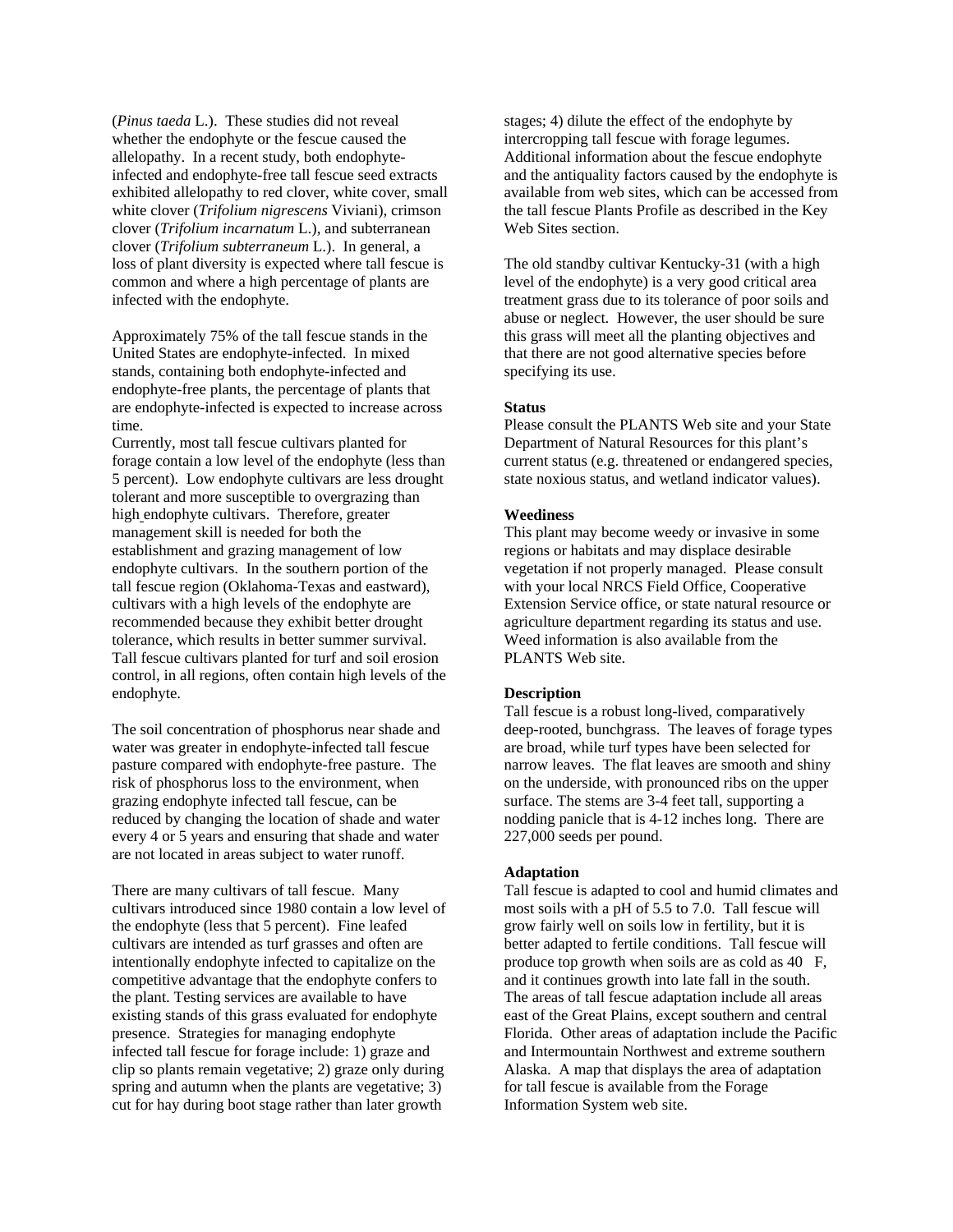### **Establishment**

Tall fescue is easy to establish due to its rapid germination and good seedling vigor. It may be planted by any common method such as grass seeders, hydroseeding, and broadcasting. Recommended seeding rates for pasture and hayland establishment vary from 12 to 20 pounds per acre for pure fescue. Some researchers recommend using the lower seeding rate of 12 pounds per acre when seeding tall fescue with a forage legume. Seeding rates for turf establishment are very high in order to obtain a dense, even turf, usually 50-100 pounds per acre. In mixtures with other seed for critical area treatment work, the tall fescue component is typically 10-15 pounds per acre.

#### **Management**

While tall fescue is tolerant of abuse and low fertility, it does respond to fertilizer inputs. Follow the soil test recommendations for turf and forage uses. The management considerations for forage use of endophyte infected stands are discussed under **Uses**.

# **Cultivars, Improved, and Selected Materials (and area of origin)**

Plant breeders have developed tall fescue cultivars for every region of the tall fescue adaptation area. These cultivars include both forage and turf types, and low and high endophyte types. University extension publications contain information about cultivars for local areas. Also, information about cultivars is available from the Grass Varieties in the U.S. and Forage Information System web sites. These sites can be accessed from the tall fescue Plants Profile as described in the Key Web Sites section.

Contact your local Natural Resources Conservation Service (formerly Soil Conservation Service) office for more information. Look in the phone book under "United States Government." The Natural Resources Conservation Service will be listed under the subheading "Department of Agriculture."

#### **References**

Alderson, J & W.C. Sharp. 1994. Grass varieties in the U.S. Soil Conservation Service, USDA, Washington, D.C.

Ball, D.M., C.S. Hoveland & C.D. Lacefield. 1996. Southern forages.  $2^{nd}$  edition. Potash & Phosphate Institute and Foundation for Agronomic Research, Norcross, GA.

Clemson University. Grassland Watershed Management. 2001.

<[http://grasslands.clemson.edu/Forage%20Species/T](http://grasslands.clemson.edu/Forage%20Species/Tall%20Fescue/Tall%20Fescue.htm) [all%20Fescue/Tall%20Fescue.htm](http://grasslands.clemson.edu/Forage%20Species/Tall%20Fescue/Tall%20Fescue.htm)>, version 22 March 2001.

Clubine, S.E., 1995. Managing forages to benefit wildlife. p. 263-275. *In* R.F.Barnes, D.A. Miller & C.J. Nelson (ed.) Forages: The Science of Grassland Agriculture. Vol. 2. Iowa State Univ. Press, Ames.

Luu, K.T., A.G. Matches, C. J. Nelson, E.J. Peters, and G. B. Garner. 1989. Characterization of inhibitory substances of tall fescue on birdsfoot trefoil. Crop Sci. 29:407-412.

Matthews, J. 2000. Fescue: The lean, mean, green machine. Missouri Prairie Journal 21: 4-7.

The Nature Conservancy, Weeds on the Web. 2001. <<http://tncweeds.ucdavis.edu/index.html>>, version 22 March 2001.

Oregon State University, Forage Information System. 2001. <<http://forages.orst.edu/>>, version 22 March 2001.

Palmer, J. 2001. Rethink tall fescue for wildlife habitats. Progressive Farmer 116 (9):40.

Schomberg, H.H., J.A. Stuedemann, A.J. Franzluebbers, and S.R. Wilkinson. 2000. Spatial distribution of extractable phosphorous, potassium, and magnesium as influenced by fertilizer and tall fescue endophyte status. Agron. J. 92: 981-986.

Sleper, D.A. & R. C. Buckner. 1995. The fescues. p. 345-356. *In* R.F.Barnes, D.A. Miller and C.J. Nelson (ed.) Forages: The Science of Grassland Agriculture. Vol. 1. Iowa State Univ. Press, Ames.

Springer, T.L. 1996. Allelopathic effects on germination and seedling growth of clovers by endophyte-free and -infected tall fescue. Crop Sci. 36: 1639-1642.

# **Prepared By & Species Coordinator:**

*James F. Henson*, USDA, NRCS, National Plant Data Center, Baton Rouge, Louisiana

Edited 22 March 2001 jfh; 060817 jsp

For more information about this and other plants, please contact your local NRCS field office or Conservation District, and visit the PLANTS Web site<[http://plants.usda.gov>](http://plants.usda.gov/) or the Plant Materials Program Web site [<http://Plant-Materials.nrcs.usda.gov>](http://plant-materials.nrcs.usda.gov/)

*The U.S. Department of Agriculture (USDA) prohibits discrimination in all its programs and activities on the basis of*